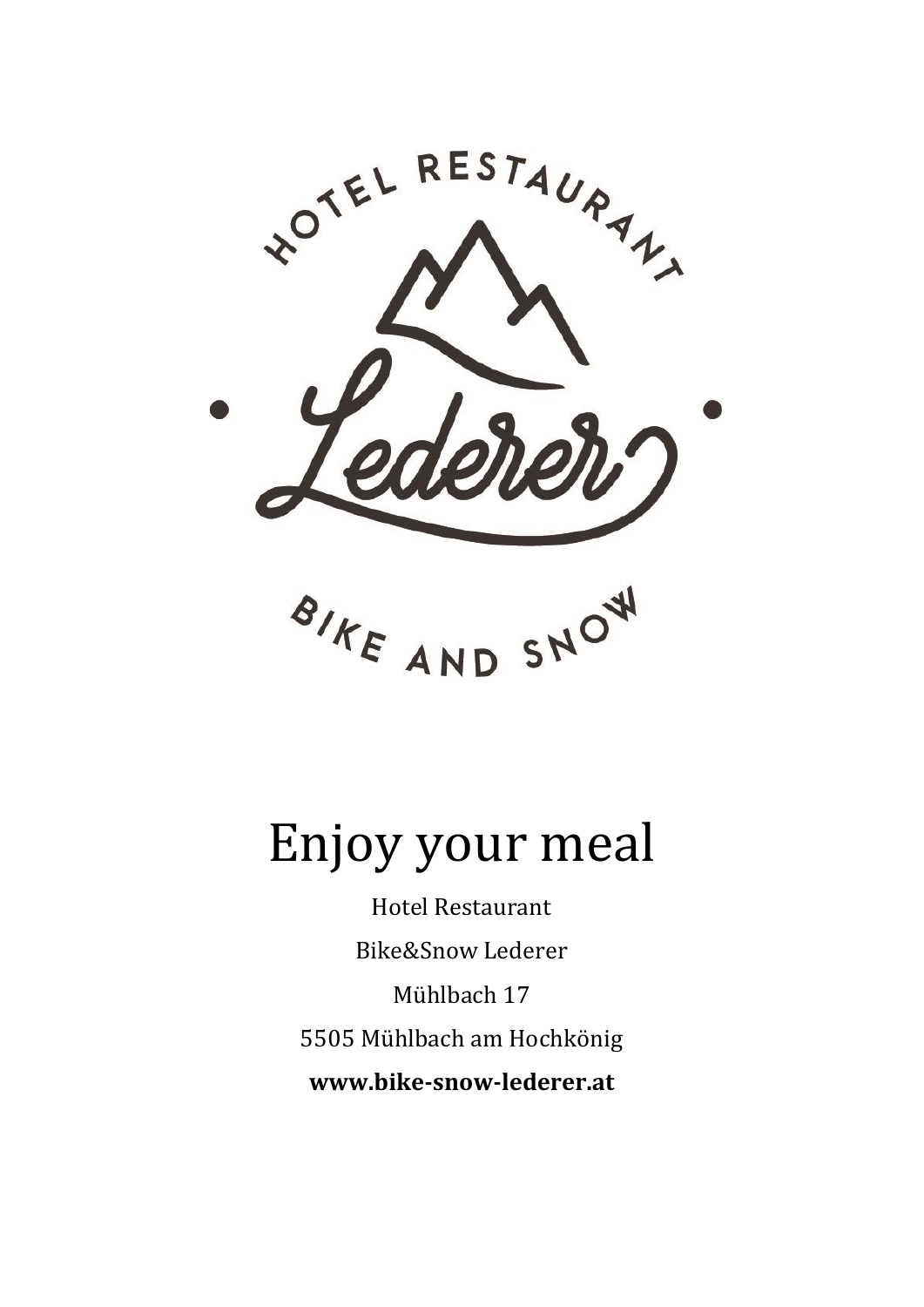

# "Asparagus and wild garlic time"

| <b>Asparagus - creme soup (ACGL)</b>                                                                                                       | € 5,00  |
|--------------------------------------------------------------------------------------------------------------------------------------------|---------|
| <b>Asparagus Cordon Bleu</b>                                                                                                               |         |
| filled with asparagus, prosciutto, mozzarella and sauce                                                                                    |         |
| hollandaise, served with French fries (ACGL)                                                                                               | € 13,20 |
|                                                                                                                                            |         |
| Pork tenderloin with prosciutto                                                                                                            |         |
| served with asparagus, sauce hollandaise and                                                                                               |         |
| chives - potatoes (ACGL)                                                                                                                   | € 18,10 |
|                                                                                                                                            |         |
| Wild garlic dumplings                                                                                                                      |         |
| With tomato sauce and Parmesan (ACGL)                                                                                                      | € 10,50 |
|                                                                                                                                            |         |
| <b>Summer fresh wine white (dry) or rose (half dry)</b><br>Winzer Krems Sandgrube 13 in Krems, quality wine,<br>Lower Austria, 10,5 vol. % |         |

 $\text{\textsterling}1/8 \, \text{\textsf{I}} \in 4,20$  0,75 l  $\text{\textsf{I}} \in 23,00$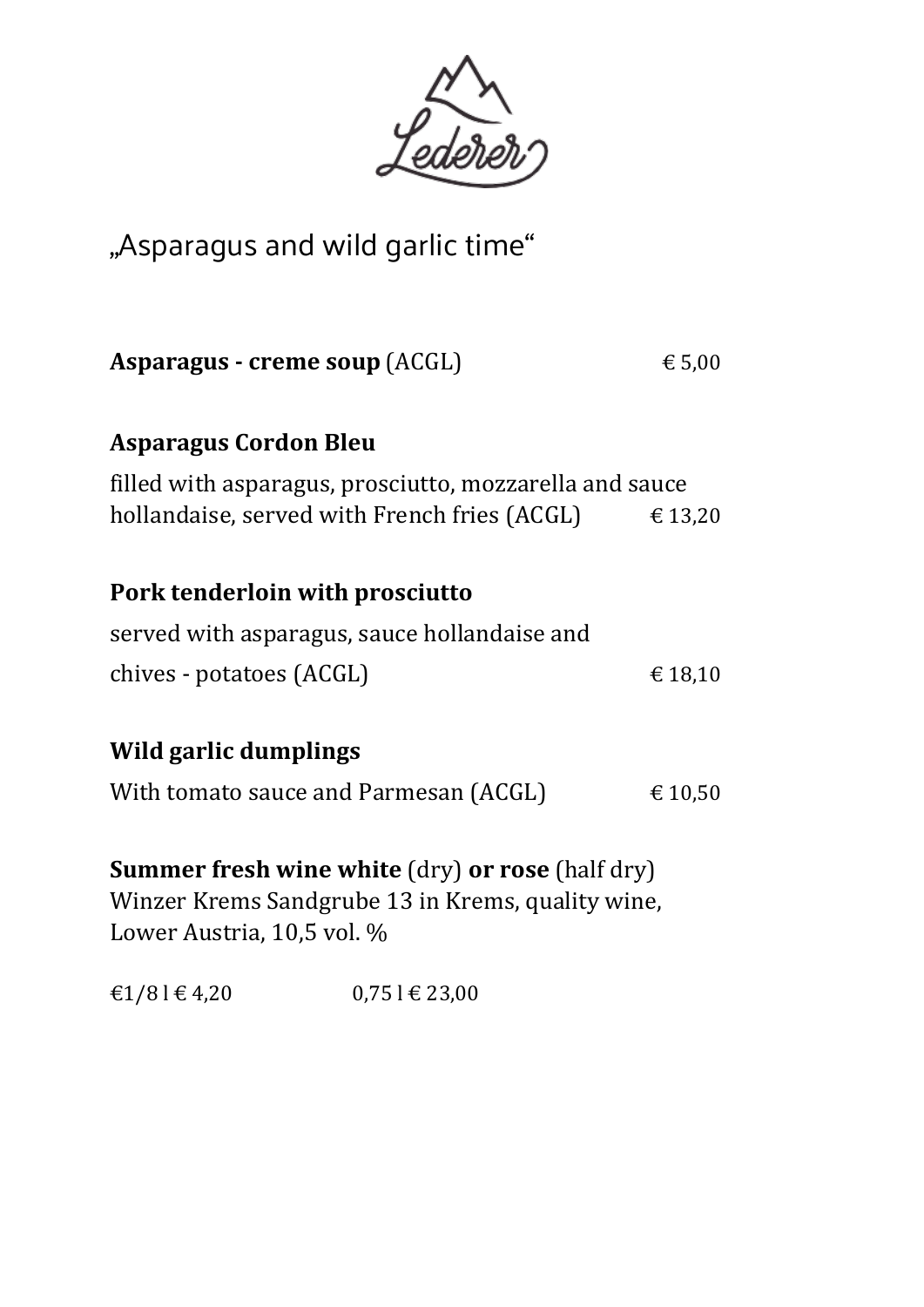

# Soups

#### **Tomato soup**

| (ACGL)                                        | € 5,00          |
|-----------------------------------------------|-----------------|
| <b>Clear soup with sliced pancakes (ACGL)</b> | $\epsilon$ 4,00 |
| <b>Clear soup with noodles (ACGL)</b>         | € 3,90          |
| Clear soup with liver dumpling                |                 |
| (ACGL)                                        | $\epsilon$ 5,00 |

# Appetizer

#### **Carpaccio from beef tenderloin**

| with balsamico, olives, parmesan, |        |
|-----------------------------------|--------|
| rucola and bread (ACGL)           | € 9.80 |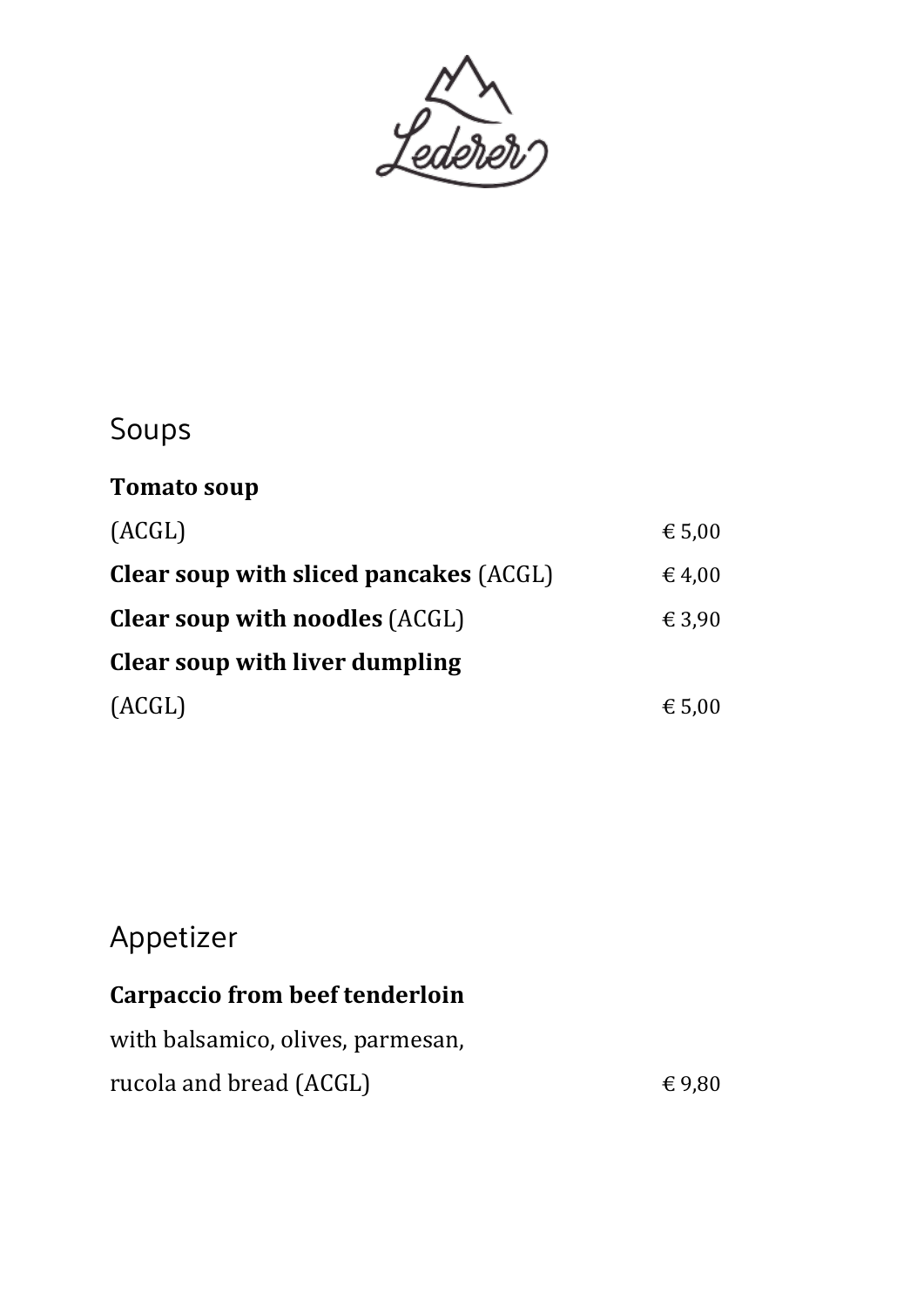

### Classics

| "Wiener Schnitzel" with french fries (ACGL) |         |
|---------------------------------------------|---------|
| Pork or turkey                              | € 12.40 |
| <b>Veal</b>                                 | € 18.00 |

#### **Cordon Bleu**

(Cutlet of turkey filled with cheese and ham, breaded and deep fried) with parsley potatoes (ACGL)  $\epsilon$  13,20

#### **Mixed grill**

(beef tenterloin, pork tenterloin, turkey filet) french fries, grilled tomatoe, french beans, herbal butter (CGLM)€ 17,00

### Fisch

#### **Salmon trout**

with spinach, dill poatoe and almond butter (ACDGL)  $\epsilon$  16,50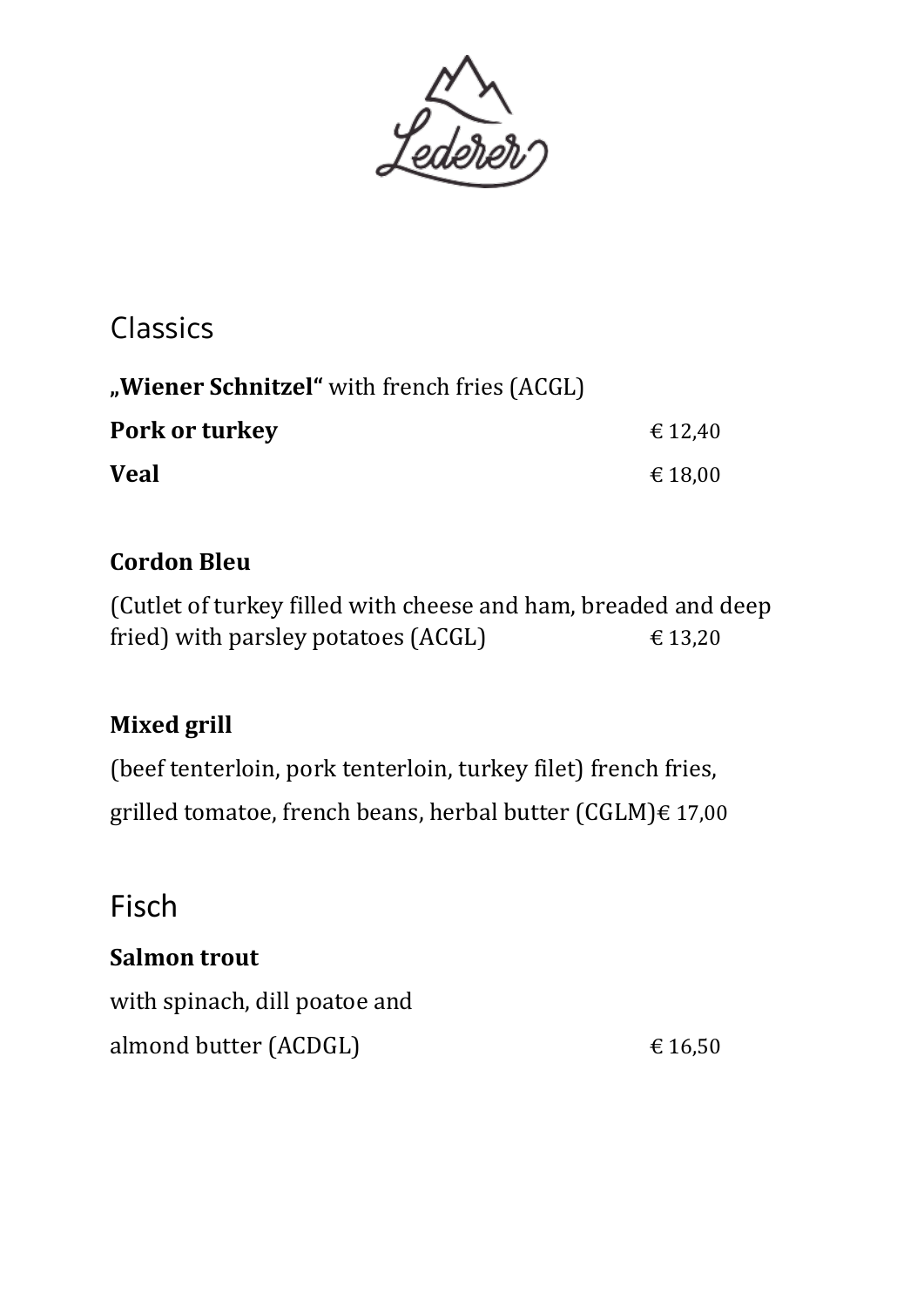

### Steaks und Burger

| Rump steak from the austrian cow                         | € 21.50 |
|----------------------------------------------------------|---------|
| <b>Tenderloin steak from the austrian cow</b>            | € 28.00 |
| with grilled vegetables, Wedges and herbal butter (ACGL) |         |

**Beef Burger** "Italien Style" 100 % beef, basilikum pesto, Parmesan, smoked ham, rucola, cherry tomatoes, BBQ Sauce and french fries (ACGLMO)  $\epsilon$  15,00

### Pasta

| Avocado – garlic - tagliatelle (ACGL) | $\epsilon$ 9,50 |
|---------------------------------------|-----------------|
| • with black tiger prawns $(ABCDGL)$  | € 17,10         |
| <b>Spinach loaf</b>                   |                 |
| With sour cream – herbal – dipp and   |                 |
| salad from buffet                     | € 9,80          |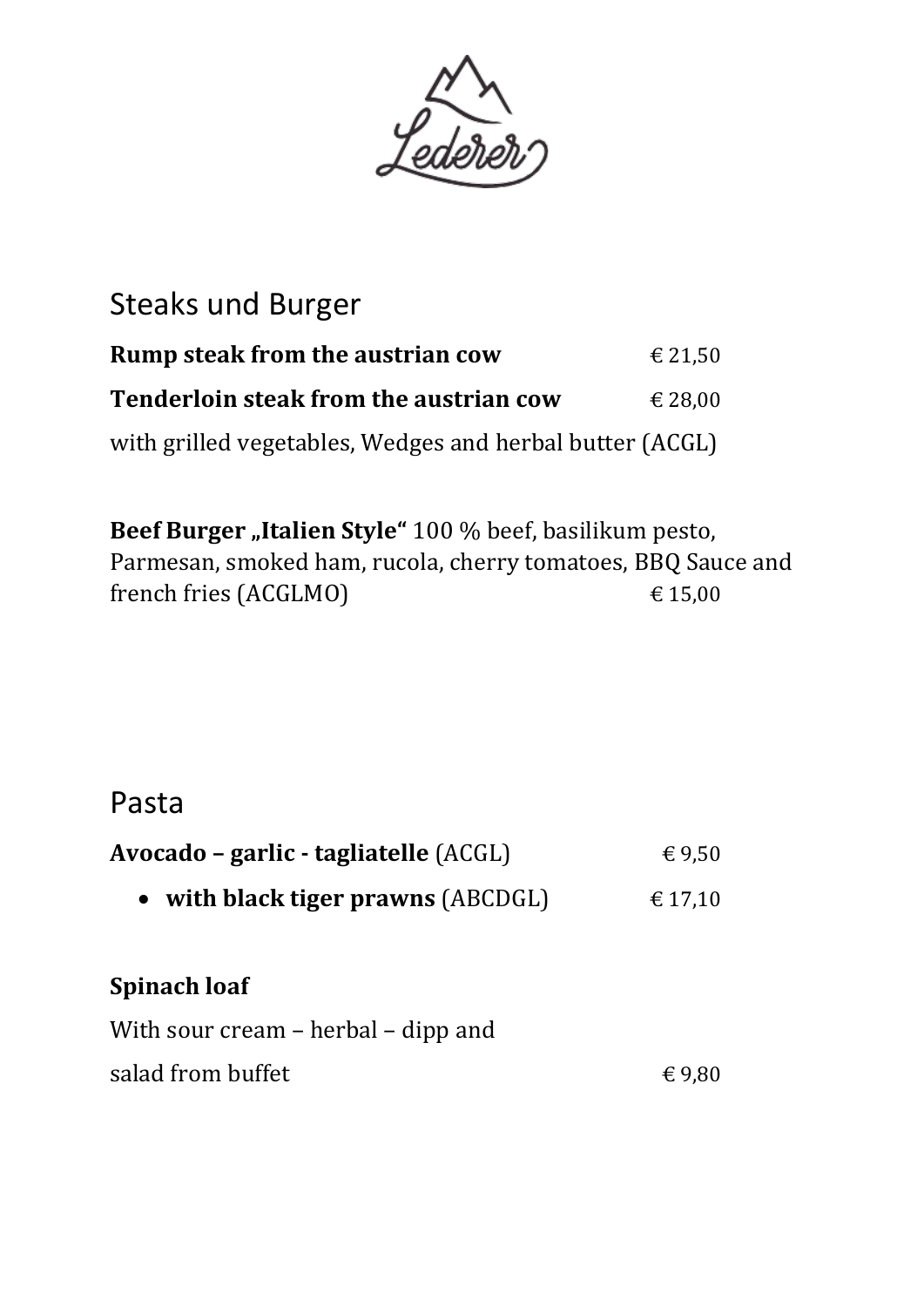

| Salat                                          |         |
|------------------------------------------------|---------|
| <b>Salad with chicken breast sticks (ACGL)</b> | € 12,90 |
| <b>Salat buffet</b>                            | € 4,70  |
| Herbal – garlic – bread (ACGL)                 | € 2,90  |
| <b>Desserts</b>                                |         |
| <b>Strawberry Tiramisu (ACFGH)</b>             | € 4,20  |
| <b>Austrian Pancake filled with ice cream</b>  |         |
| (ACFGH)                                        | € 7,60  |
| Austrian apple strudel or                      |         |
| <b>Curd cheese strudel (ACFGHLNO)</b>          | € 3,90  |
| • with whipped cream                           | € 4,40  |
| with vanilla sauce                             | €4,90   |
| "Sacher" chocolate cake (ACFGH)                | € 3,80  |
| with whipped cream                             | €4,30   |